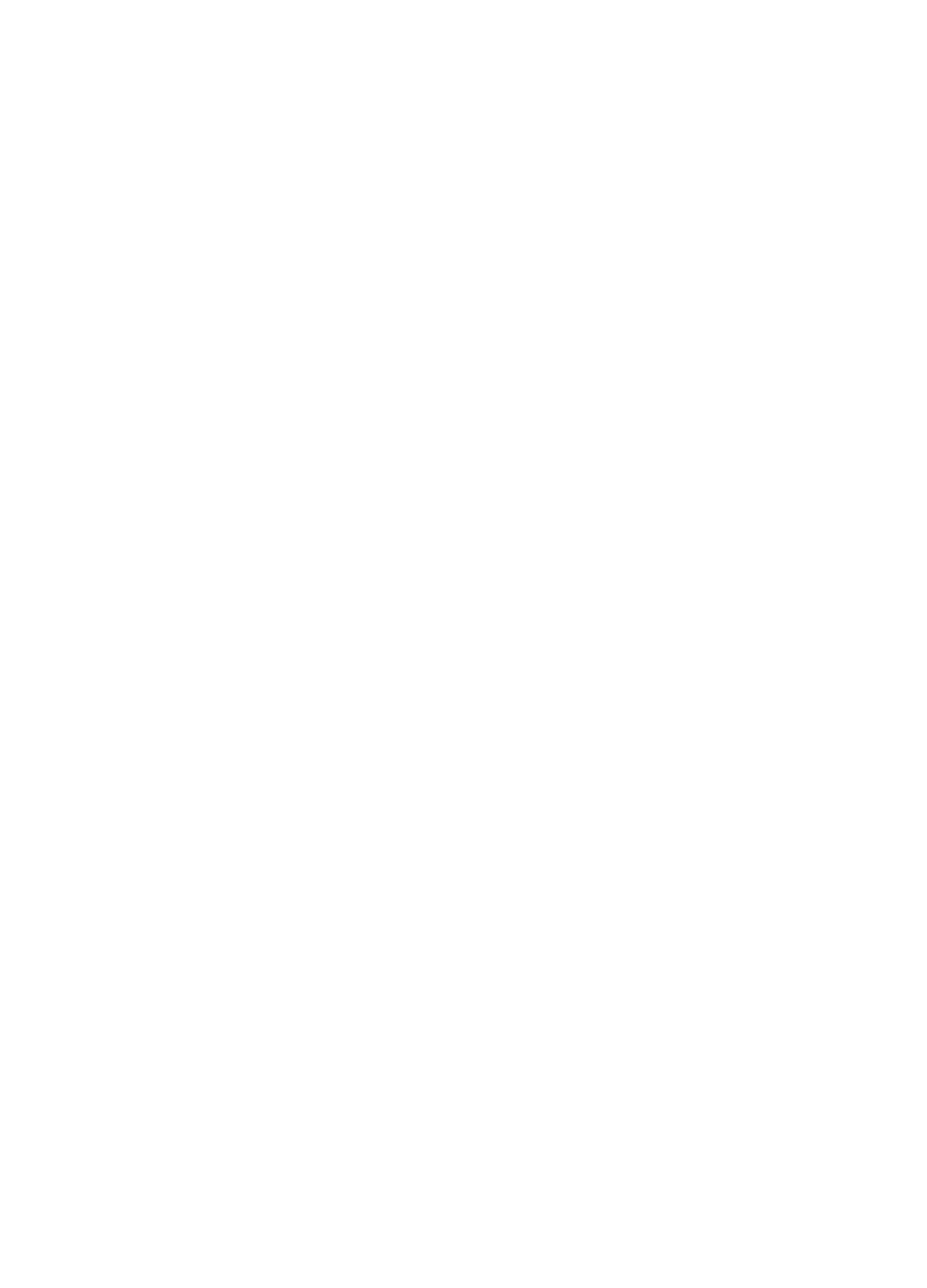## Reining in the radicals

To garner support for their pending legal cases, the Bombay Parsi Punchayet trustees got the all-India Federation to pass resolutions condemning the acts of the reformists

Text: Parinaz M. Gandhi • Photographs: Jasmine D. Driver

"Much of our time is going into religious aspects of the community because of the fight between two groups — the orthodox and the radicals. There is a third group — indifferent. It is not only religion that matters but also culture," pointed out Indore Anjuman president Bomi Heerjee. He was addressing the delegates of the Federation of the Parsi Zoroastrian Anjumans of India but making a pointed reference to the trustees of the Bombay Parsi Punchayet (BPP) who were hosting the two-day executive council and annual general meeting convened at Bombay's Banaji Atash Behram Hall on October 9 and 10, 2010.

Availing of the presence of 35 anjumans with four zonal vice presidents who attended the Federation meeting, president Dinshaw Mehta who is also the chairman of the BPP sought through a resolution an "endorsement and support of the action taken" by the BPP against the "renegade priests" in conformity with the "directives of the High Priests." Co-trustee and Federation joint honorary secretary Khojeste Mistree read out the letter dated August 27, 2009 signed by five of the six High Priests (circulated to those present on the first day of the meet) who declared, "The imposition of a ban on Ervads Khushroo Madan and Faramroze Mirza (sic), who continue to offer their services for performing after-death ceremonies for those who opt for cremation in Mumbai and who facilitate the conversion of non-Zoroastrians by performing navjotes of juddins, should be strictly implemented by the BPP board."

A second resolution condemned Dr Meher Master-Moos for upsetting the "religious sentiments of the Parsi Zoroastrian community by doing the barashnum of a Russian Mikhail Chistyakov… in flagrant violation" of long standing traditions, manners, customs and practices whilst endorsing the letter by the six High Priests "decrying her actions as heresy." Both these resolutions were announced as being "unanimously" passed, since no opposition was expressed, and meant to lend weight to the BPP's case in the legal battles over the renegade priests and Master-Moos' conversion activities.

"We will not allow this kind of farce on our religious legacy… We will have to fight up to the Supreme Court, if necessary… We have to spend charity funds to defend our stand, to protect our own legacy," stated Mehta elaborating on how the new trust board has to spend time and energy on "putting out fires set up" by the reformists.

A third resolution, whilst not officially drafted, expressed solidarity with members like Nozer Meherji of World Zoroastrian Organisation — India who sought to challenge the actions of WZO — UK for accepting into their fold any Zoroastrians and not only Parsi Irani Zoroastrians as was the practice earlier and thereby consciously severing their ties with the Indian offshoot.

Whilst these resolutions swayed by emotion and religious sentiments were instantly carried, the one passed on the previous day authorizing the Federation office bearers to appoint a person to sue or defend the Federation interests in court in matters of movable and immovable property was passed after protracted rational discussion. Former BPP trustee

Jamsheed Kanga representing Satara suggested the Minorities Commission at the national and state level could authorize the Federation to intervene in land areas where no Zoroastrians remain.

*From left: Armaity Tirandaz, Areez Khambatta, Khojeste Mistree, Dinshaw Mehta, Arnavaz Mistry, Tehmton Anklesaria, Kerfegar Antia and Ervad Yezdi Panthaki*

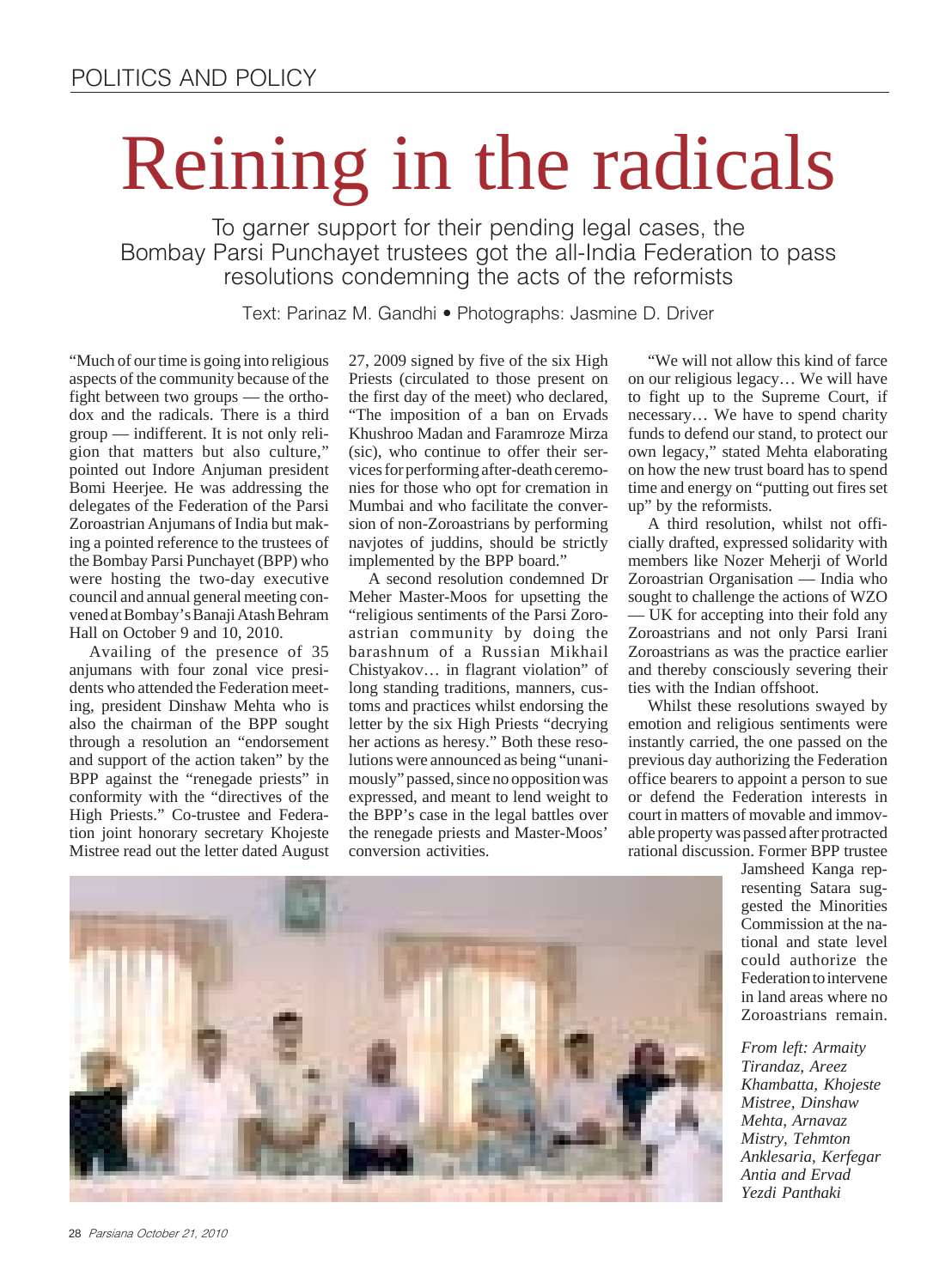



Disclosed Mehta, "The State Minorities Commission (in Maharashtra) is a big joke. Besides the president and vice president I am the only member when there are supposed to be 11 members. They are only concerned about Muslims and nothing else."

Although he was not aware of a Zoroastrian representative on the National Minorities Commission, Dadi Mistry, president of the Delhi Parsi Anjuman, announced that Keki Daruwalla had been recently appointed. Those attending the Federation meeting were overheard asking each other, "Who is he?" Retired Indian Police Service officer, Daruwalla was a special assistant to the Prime Minister on international affairs, served on the cabinet secretariat and retired as additional director in the Research and Analysis Wing.

The Valsad Anjuman would also have appreciated the Federation's proactive support in the Goolrookh Gupta case where she has claimed a right to enter the religious precincts on grounds that she continues to profess the Zoroastrian religion even after her marriage to a non-Parsi. But no resolution was passed in their favor. They had to rest content that vice president of the Federation Areez Khambatta is guiding them as also the BPP.

The next meeting of the Federation will be held in Valsad either in March or April 2010. When the delegates were given a choice of either Jabalpur who also offered to host the meet as versus Valsad, the majority preferred the latter venue. Dadi Mistry enquired why Delhi's offer to host the meeting in 2010 had been bypassed on the explanation that "the dates were not suitable to Khojeste." Mistree though maintained that since Delhi asked for a change in dates he was not able to reorganize his schedule.

After years, the membership of Mount Abu, Vansda and Tavri were finally confirmed on the all-India body whilst Lonavla's papers have yet to be processed and Sanjan showed its eagerness to join the Federation fold.

The next meeting of the Federation of Zoroastrian Youth Associations of India will be held in Baroda from November 6-8, 2010 announced FOZYA president Mabrin Nanavatti. The one in 2011, being the 20<sup>th</sup> FOZYA meet will be hosted by the Zoroastrian Youth for the Next Generation (ZYNG) in Bombay. Their grand program "Dance Bawa Dance" at St Andrew's Auditorium on October 9,

*Above: Federation meeting in session; (alongside, from left): Dinshaw Mehta, Areez Khambatta, Porusasp Mehta, Tehmton Anklesaria, Kerfegar Antia*

gave a platform to the youth from all over India to showcase their dance talents, announced Tashan Mistree who with Darayus Tirandaz made a brief presentation on ZYNG activities for the benefit of Federation members.

## **Defunct anjumans**

Pleased that "for the first time we have been able to show results on the defunct anjumans front," Surat's Sorab Katpitia gave a detailed report of the sale of land at Dharwar which earned the Federation Rs 1,20,00,000. He was well organized with his documents to present facts before the Federation body but was repeatedly asked to be brief as delegates were getting restless to finish the agenda by 5 p.m. on Sunday.

He had barely given a progress report of properties in Beena, Bhusaval, Dharwar when Maki Kapadia of Belgaum conveyed the misgivings of the father and son duo of Ervads Hoshang and Jehangir Dalal, one of whom serves as the priest at Belgaum and the other at Hubli. Whilst commending Katpitia's ability and expertise to progress in the matter, they "were shocked that the land had been sold." Contrary to the impression created that the father-son duo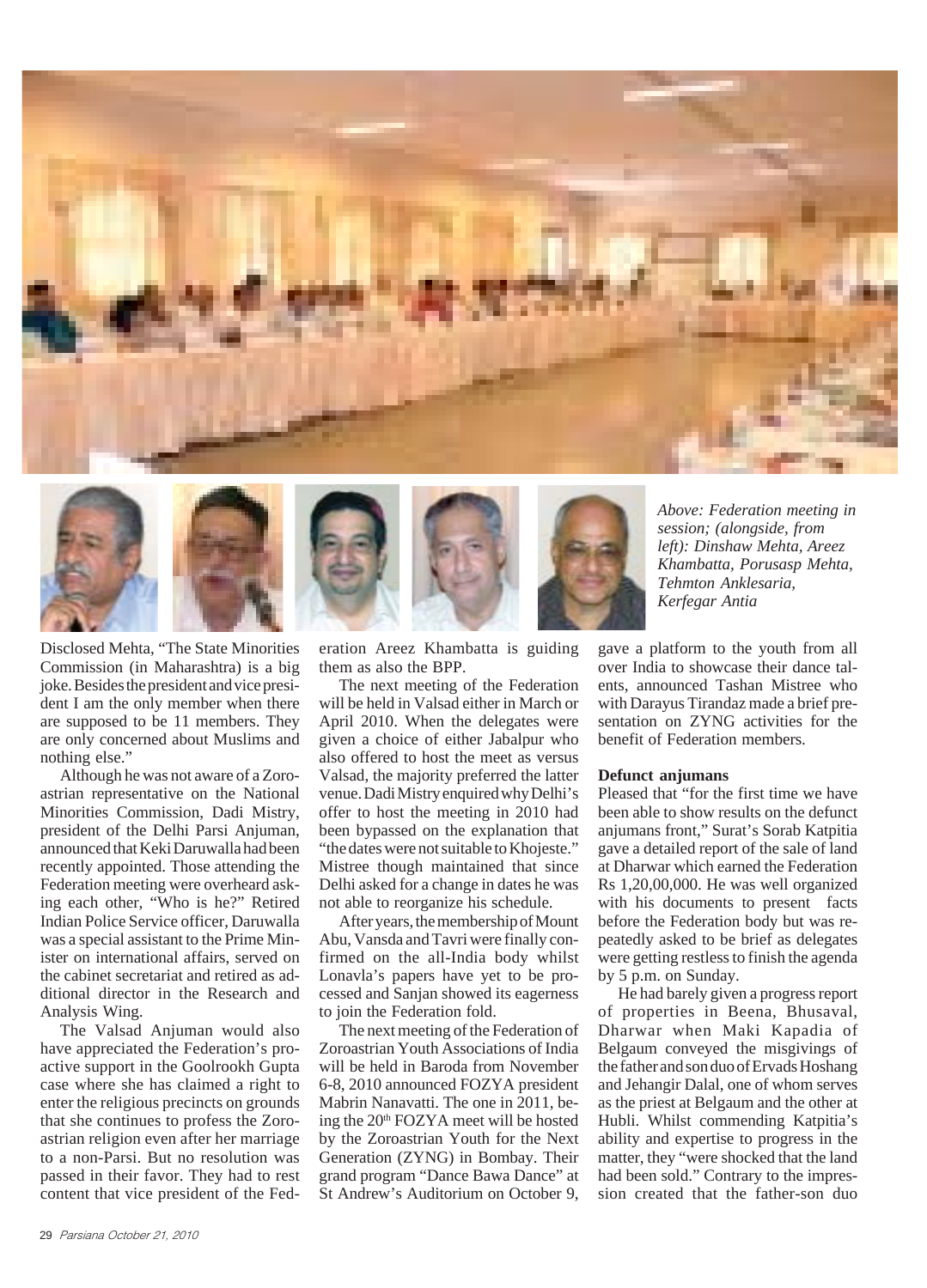

wanted to swallow the property Kapadia announced, "Today if the Dharwar land can be sold it is only because they have protected it at their cost all these years." They further wanted to know "Who signed the agreement of sale and under what authority? Has the buyer been informed that the land is a Parsi *shmashan* (burial ground)? Will the cemetery plot with graves remain with an access road…With all land transactions being done in two dimensions, how will the cash component be accounted for?"

"The prospective buyers were brought before the BPP trustees who fixed the amount," responded Katpitia. "The decision of trustees is binding on all. I never interfere." "All transactions are only done by cheque," confirmed Mehta, adding that the agreement for Rs 1.25 crores has yet to be finalized as "we are not sure of the title and bona fides." When Kerfegar Antia confirmed that the

Dalals have been offended that Hubli will not get a single rupee from this sale deed, Mehta responded that 20-25 percent of the income could be given to Hubli/ Belgaum as the neighboring anjumans.

As the youngest trustee of the Parsi cemetery in Kashmir, Jenai

Banaji sought the Federation's assistance to maintain the property. With not a single Zoroastrian now residing in the area, the Federation offered to intervene after studying the title papers and ascertaining whether the land is free from encumbrances and can be used for any other purpose.

"The Federation should be well off if they tackle the defunct anjumans intelligently," summed up Mistree, giving credit to the vice presidents for "taking much more serious interest."

Succinctly giving an overview of the 13 north zone anjumans was vice president Tehmton Anklesaria to whom

Indore was a model anjuman where Heerjee manages anjuman properties like the fire temple, dakhma and dharamshala as if they were his own bungalow. While the rich Mhow anjuman, blessed with property, has accepted the custodianship of the Federation the

scheme proposed by its erstwhile president Dr Behram Masani is awaiting court sanction. Ratlam has less than 15 Parsis and "we are happy we don't have (trust) property," noted Anklesaria. Neemuch has an agiary and graveyard but due to infighting there is scope for improvement. The well managed Jabalpur Anjuman is wealthy, has a dharamshala

in a prominent locality and has leased out 28,000 sq ft of its property to a local nursing home that earns it a monthly income of Rs 1,20,000. Bhopal which has a burial ground has its last Parsi family residing there. The biggest north zone anjuman, Delhi is very rich and well managed. Regretting that he

was unable to visit Lucknow, Anklesaria mentioned that the defunct properties of Harda and Itarsi within his jurisdiction are being attended to. "This is the principal meeting and every anjuman must come," reiterated Anklesaria, wishing there were a vada mullan in the community like amongst the Bohris who would make attendance mandatory.

West zone A vice president Porusasp Mehta of Poona reported on

*Alongside (clockwise from top left): Nozer Meherji, Jamsheed Kanga, Dadi Mistry, Bomi Heerjee, Mabrin Nanavatti, Marzban Giara, Tannaz Parakh, Jenai Banaji, Maki Kapadia and Sohrab Katpitia; Below: Keki Daruwalla*

behalf of his 16 anjumans that "all were facing the same problems all over India," land encroachment being a major bugbear. He urged his anjumans to "keep in touch with the vice president for better coordination."

Vice president Areez Khambatta of West Zone B did not dwell on the issues facing his zone except for making a brief reference to Rajkot whence hails his daughter-in-law. He was more concerned

about expanding the Poverty Amelioration Scheme (PAS) which he has introduced. As per the note he circulated, 113 beneficiaries from 19 towns and cities are being helped with Rs 500 every month. Urging anjumans to identify genuine cases in isolated areas for help

from PAS he reported that Valsad Anjuman implements PAS from their own resources. He was also keen that the Agiary Adoption scheme be implemented. But in the absence of data, commitments for adoption were not finalized. The Federation secretariat was hopeful that member anjumans would fill in the forms enclosed with the circular and minutes requesting information on the anjuman and its properties.

Until the afternoon of the second day only 23 of the 35 forms had been received, announced Dinshaw Mehta who recommended that Khambatta finalize a detailed scheme for agiary adoption. But the self-professed "man of action" was not interested in "accelerating and braking and thereby wasting petrol."

Kerfegar Antia, vice president of south zone, mentioned that 17 forms from Secunderabad-Hyderabad and one from Madras have been collected for the PAS. Requesting his anjumans to respond to his letters he was best able to give an overview of the assets managed by the community in the twin cities.

## **Piqued with** *Parsiana*

In response to Valsad's representative lamenting that *Parsiana* carried the photograph of litigant Gupta on the front

"*Parsiana* is well known to be heretical. There is no way we can control them"

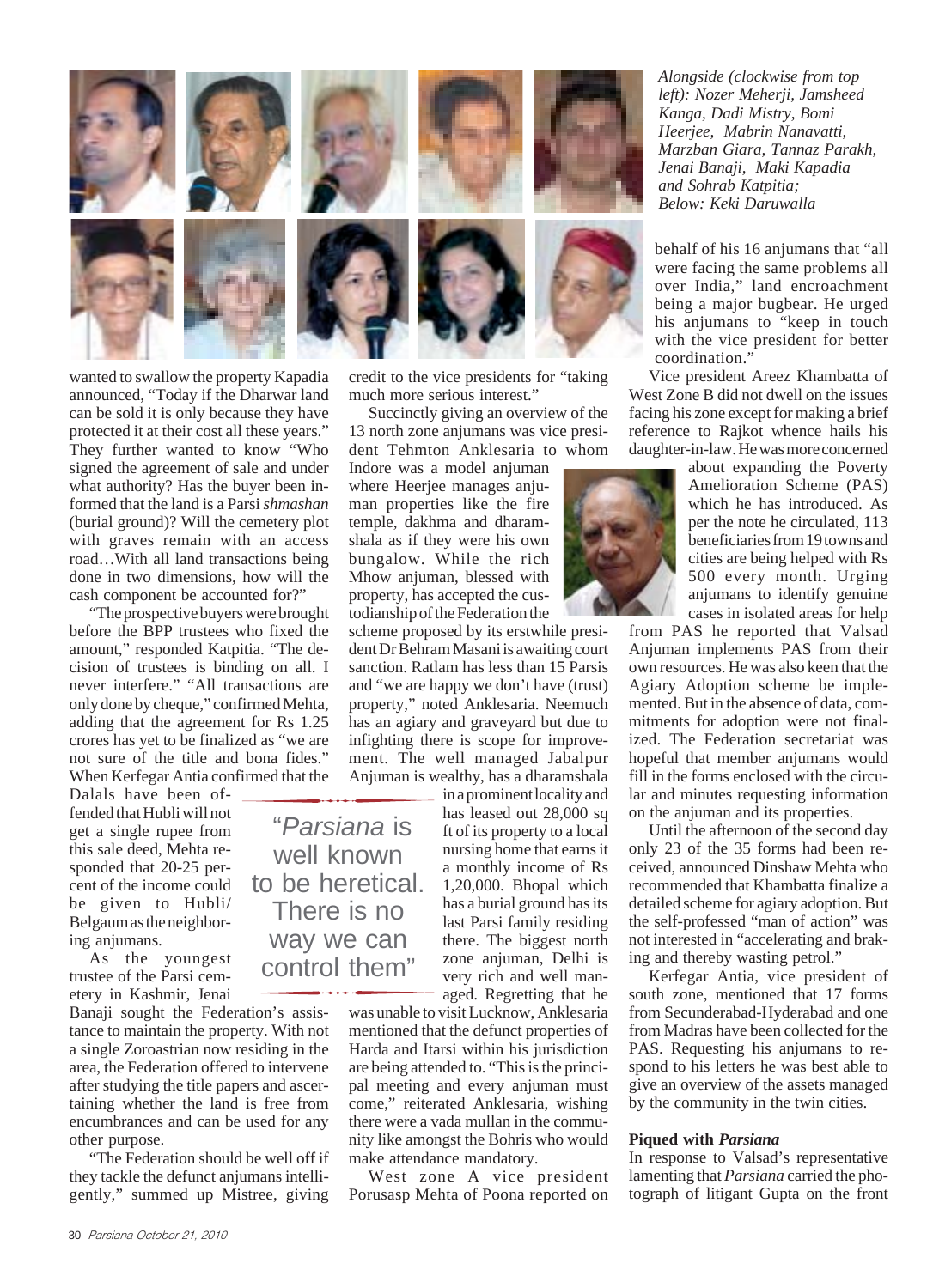